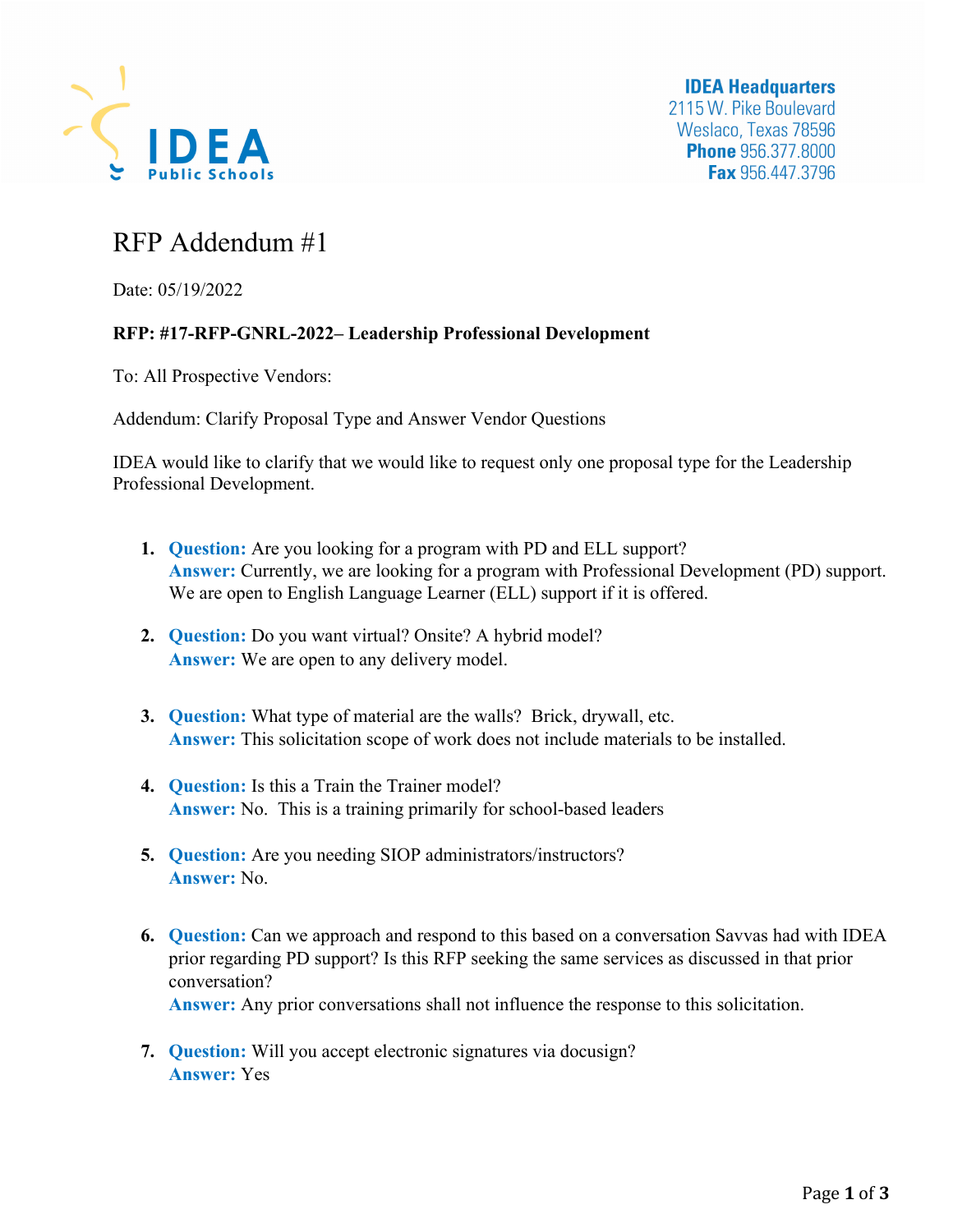

**IDEA Headquarters** 2115 W. Pike Boulevard Weslaco, Texas 78596 **Phone** 956.377.8000 **Fax** 956.447.3796

- **8. Question:** Section 2.6 Proposal Submissions on page 13 of the RFP, there are instructions for references, but the sentence is cut off. It says "Each reference provided shall include" but does not list what should be included. Can you clarify what should be listed for references? **Answer: Please disregard the following sentence: "Each reference provided shall include"**
- **9. Question:** Attachment "O" Vendor Packet just states "IDEA Vendor Packet will be included after PDF has been created." Can you clarify if there will be an additional packet that respondents need to submit with our response? **Answer:** The Vendor Packet is located on the VSS portal upon registration. https://selfservicetx.ideapublicschools.org/mss/default.aspx
- **10. Question:** In order to give you the most accurate pricing, it would be helpful for us to understand how many leaders and how many schools will be served by this RFP. Can you please provide this detail? **Answer:** We have ~30 leaders interested in participating in this training
- **11. Question:** How many hours of training (cumulatively or per individual) are you requesting? **Answer:** We currently do not have a set number of hours of training.
- **12. Question:** What is the place of performance? May the contractor provide these services remotely?  **Answer:** We are open to any delivery method of professional development training.
- **13. Question:** What triggered this RFP to be issued? E.g. complaints, requests from staff, recommendation from internal analysis, etc. **Answer:** We are looking to provide training for both new and returning leaders to support increased student achievement
- **14. Question:** Is the intent of this RFP to make a list of approved vendors that schools can purchase from? **Answer:** Yes.
- **15. Question:** Would IDEA like to see a menu of options for leaders to use? **Answer:** We would like to see offerings aligned to the effective practices listed in the RFP and are interested in a cohesive programs that helps leaders make connections across practices
- **16. Question:** Would this development be used by regional, across the network or used by individual schools? **Answer:** We have a combination or campus, regional, and network level participants interested in this development